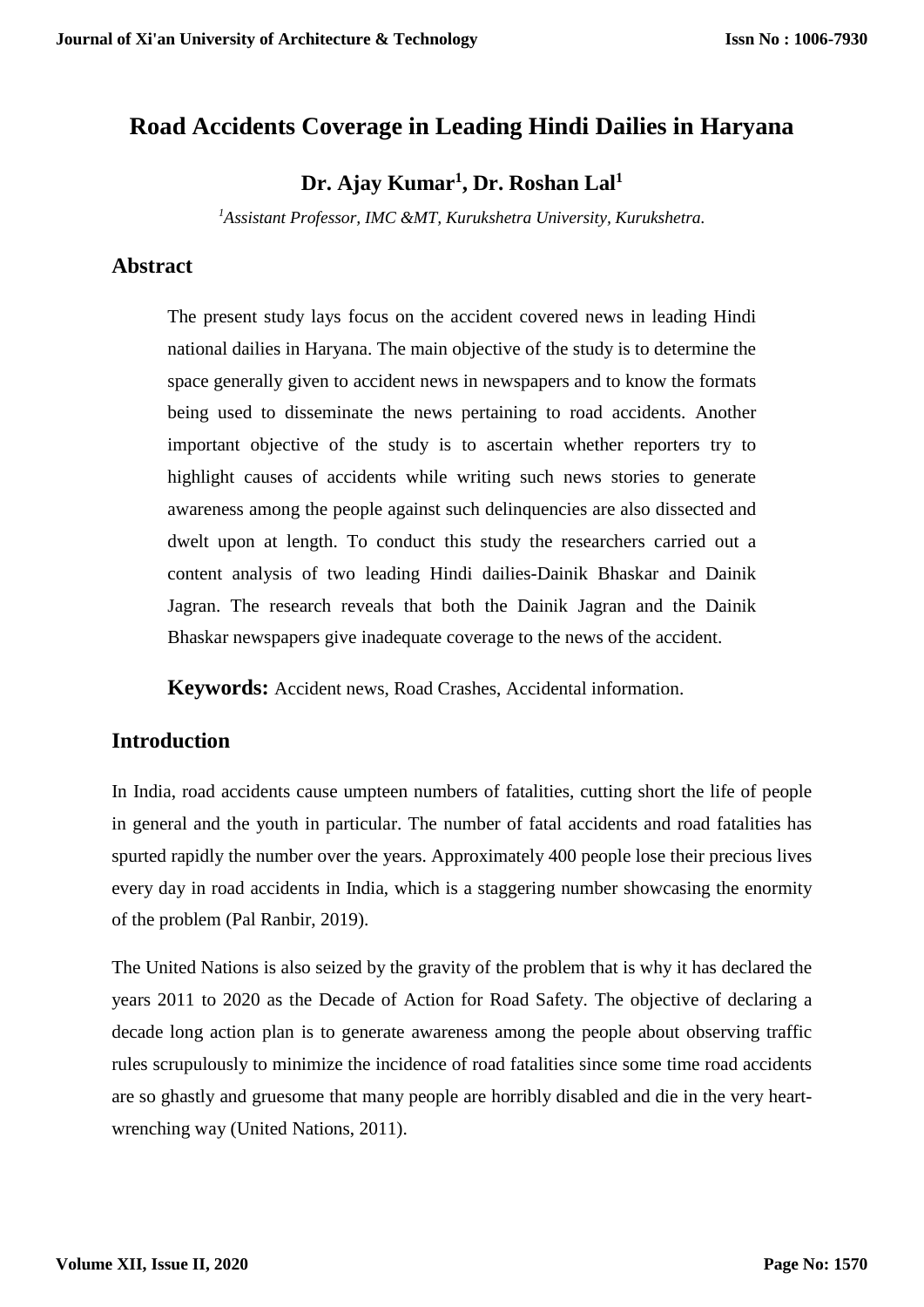In developing countries, an increase in the number of motor vehicles signifies the pace of economic growth. The unprecedented spurt in the number of vehicles has caused so much crowdedness on roads that accidents become common and frequent occurrence.

According to Professor Dinesh Mohan at Shiv Nadar University, Noida, among developing countries, India has fallen behind 20 years in ensuring the life security of the people and it could majorly be attributed to road fatalities (Sanjai, 2018). It is but natural to raise this question of how much space is being provided by the news media to address the problem emanating from the violation of traffic rules. Apart from mentioning the cause of accidents, the gender of the victim's newspapers should also specify the place and time of the occurrence of the accidents because such incidents give knowledge about the accident-prone areas and it also helps the policymakers to take special preventive measure in such areas (Daniel, 2010).

According to a report by World Health Organization, in 2002 alone more than 1.2 million died and 50 million sustained grievous injuries in road accidents around the globe, which entailed the loss of 518 billion US dollars. There is a small surprise that 90% of such deaths occurred in the developing countries due to deplorable conditions of roads and inadequate traffic rules and their very shoddy and poor implementation.

Sensitizing the public about observing the traffic rules scrupulously and rigidly is need of the hour to minimize these accidents. Public consciousness about road safety depends considerably on the extent and effectiveness of the coverage made in the media. According to Stijn Daniels et. al. "A correct reporting of crashes is believed to be of utmost importance since many policy measures and evaluation studies largely rely on the quality of the underlying crash counts" (Daniels, Brija & Keunen, 2010).

Media coverage has a direct and tangible impact on their alertness and about the risk on-road and also on inducing them to be wary of traffic rules to escape road accidents. That is why, the presentation of the accident story, investigation to gather all related information, the causes of the accident are of paramount importance to sound the wake call among the readers. But unfortunately, most of the newspapers cover accidents to sensualize and sentimentalize the readers about the happening to target the government for its failure to prevent such occurrences. Newspapers cover accident stories from their individual perspective rather than projecting them as a major life hazard (Connor & Wesolwski, 2004).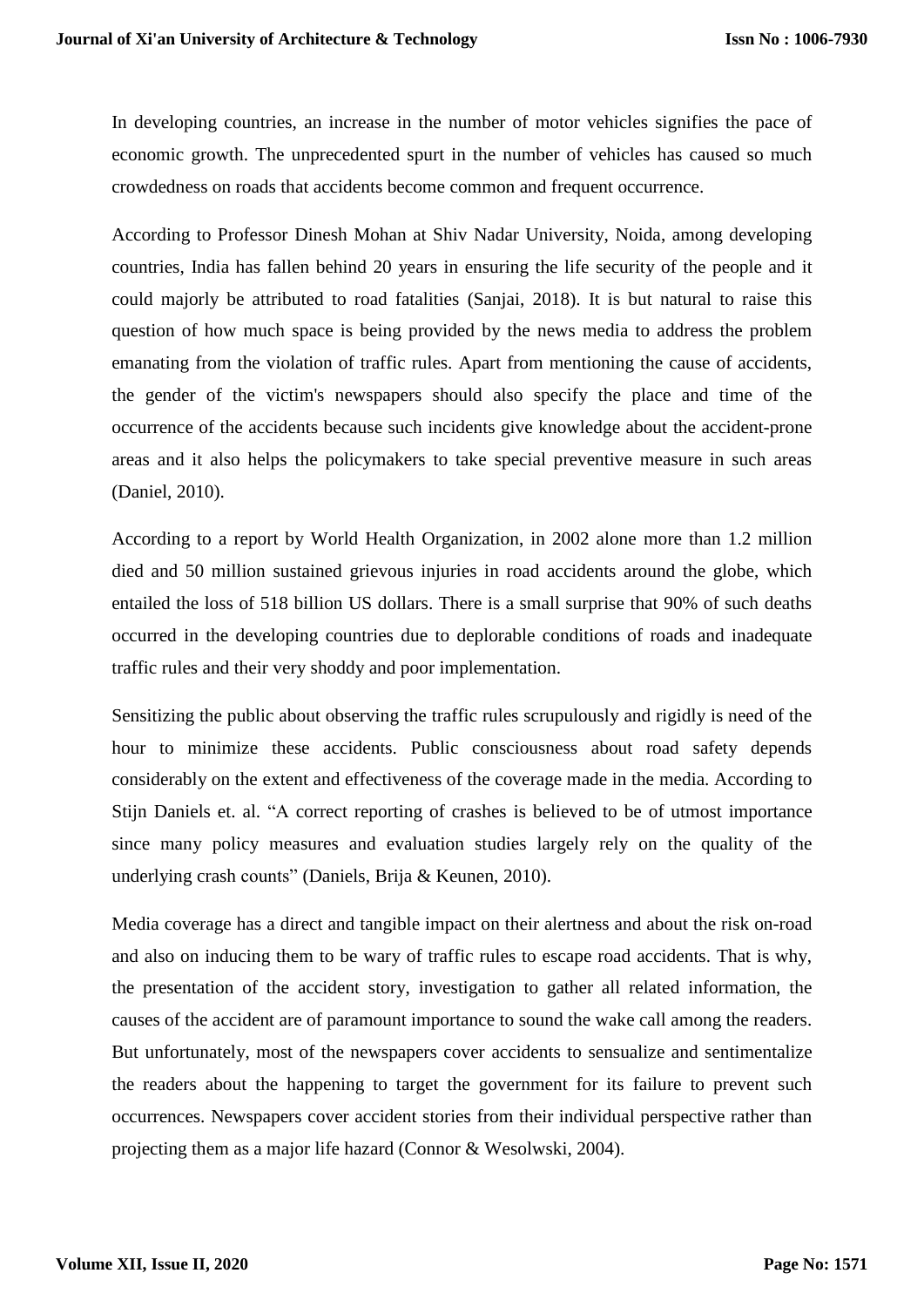This study is an attempt to analyze how the accident news in leading Hindi dailies are covered. In pursuit of this objective, content analysis of two newspapers - Dainik Jagran and Dainik Bhaskar is carried out.

### **Research Objectives**

The researchers are motivated to undertake this study to engage with the media to induce it to discharge its responsibility regarding this sensitive issue more efficiently to help lessen the fatalities, following road accidents. The main objectives of the study are:

- 1. To focus upon the quantity of total coverage of road accident stories in leading national Hindi dailies.
- 2. To know how much prominence to accident news stories is given in newspapers.
- 3. To analyze whether newspapers publish research-based accident stories in order to generate awareness among the readers.

#### **Review of Literature**

Numerous studies have been conducted on the analysis of accident news coverage from different perspectives. However, such studies conducted in India so far are absolutely low. Despite the fact that India is affected by road accidents the most. In this chapter, an attempt is made to analyze such studies to discover the research gap so that efforts could be made to plug them.

Beullens et all. (2008), investigated television news framing of motor-vehicle crashes. They indicated that media seem to personalize and emotionalize traffic crashes, which might stress some aspects of crashes while neglecting others such as protective measures like seat belt wearing. The researchers found that in 67% of the cases no causes for the crash were mentioned.

Stijn Daniels, Tom Brijs and Dries Keunen (2010**)**, in their study "Official Reporting and Newspaper Coverage of Road Crashes: A Case Study" evaluate the road crashes reported in Belgium. To conduct this case study the researchers compared the data from official crash data, data from the insurance company and newspaper articles of road crashes. The researchers found that Newspapers covered about 50% of those accidents which involved severe injuries. The media coverage rate was found substantially higher for the most severe crashes in the study. Researchers argue that the seriousness of the accidents should not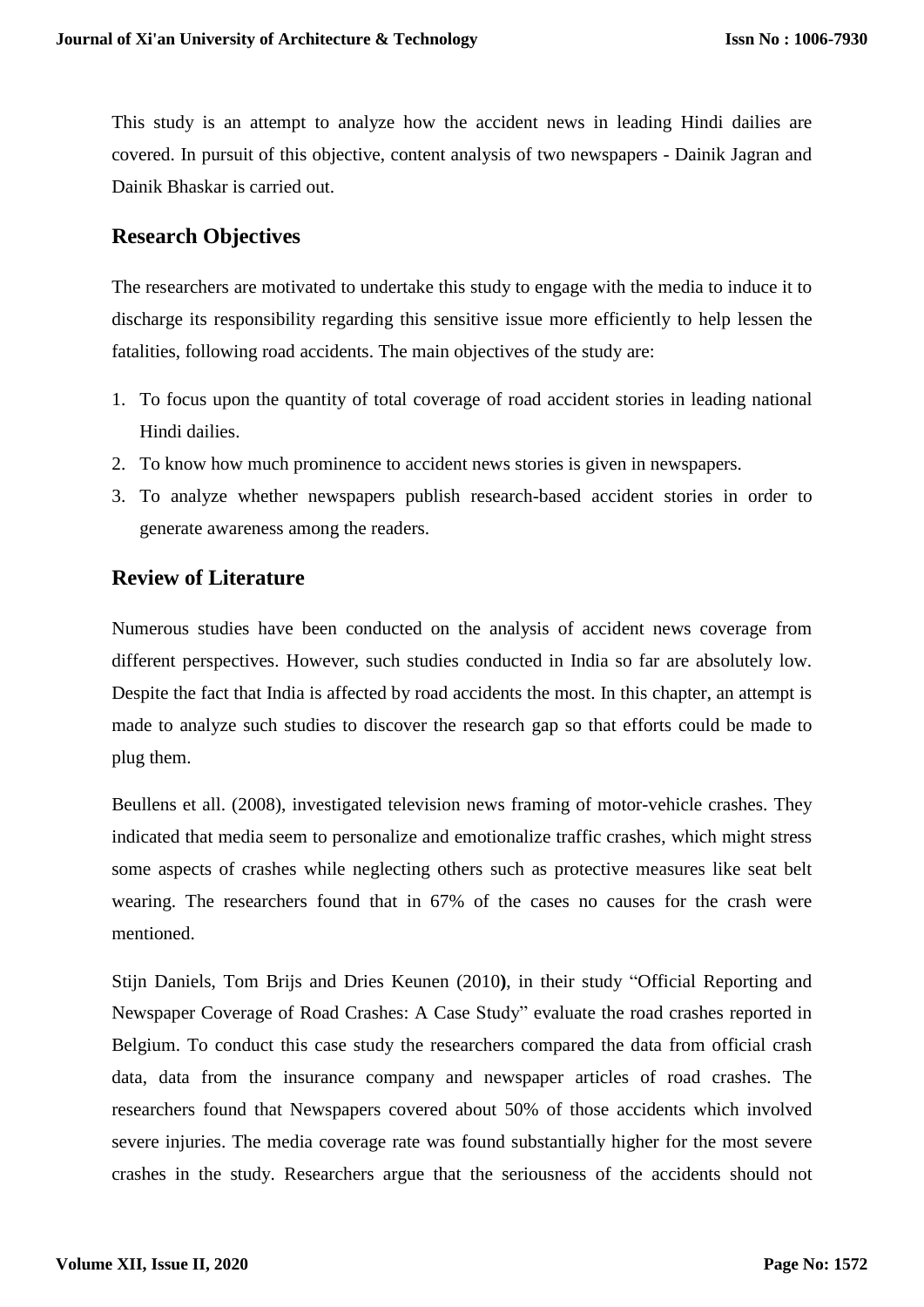necessarily be a determining factor. Consequently, it is possible that people have a wrong or biased perception of the risk in traffic.

Chandran Poornima (2016), in her paper titled ["Reading](https://www.cag.org.in/blogs/reading-between-lines-analysis-media-reports-road-accidents) between the lines: an analysis of media reports on road [accidents"](https://www.cag.org.in/blogs/reading-between-lines-analysis-media-reports-road-accidents) argues that newspapers give very less information about the road accidents in their reports which consequently is not able to sensitize readers about the road safety. According to the author, news reports give information only about the vehicle involved in the accident and how people were killed, but news reports seldom give the causes of accidents. And some reports which give the causes of accidents give causes in a perfunctory manner such as 'loss of control' or 'reckless driving' which seems a vague concept. To sensitize the readers the news reports should also cover the causes of the loss of control such as whether the driver was busy on a telephone call, whether the road condition was bad or whether he was over-speeding or whether the breaks were faulty.

Hezron Mogambi and Florence Nyakeri (2015), in their paper "Media Priming of Road Traffic Accidents in Kenya: Praxis, Pattern and Issues" examine how the print media in Kenya report the road accidents. To conduct this study the researcher selected two leading newspapers of Kenya-Daily Nation and Standard Newspapers and conducted a content analysis. The content of 251 articles of road accidents was reviewed in this study. And it was found that both the newspapers were not giving adequate space to the road accidents in their coverage despite the importance of the issue. The articles on road accidents are also given space on the inside pages, not on the front pages. Another major finding of the research was that the focus of articles was on reporting accidents rather than on issues pertaining to policy and educating the public.

Isaac Kofi Yankson et. al. (2012), conducted a study on "Reporting on road traffic injury: a content analysis of injuries and prevention opportunities in Ghanaian newspapers". To conduct this study the researchers performed a content analysis of three Ghanaian newspapers namely Graphic (Publicly owned), Guide and Chronicle (Privately owned). The study was conducted between the period of 1 January 2015 and 31 December 2006. The study found that the news related to injuries was widely reported. The accidents involving pedestrians were given more space than road accidents. The study also found that the road accident news provided only basic information, giving no information related to the causes of accidents, which could be useful in preventing similar accidents in the future.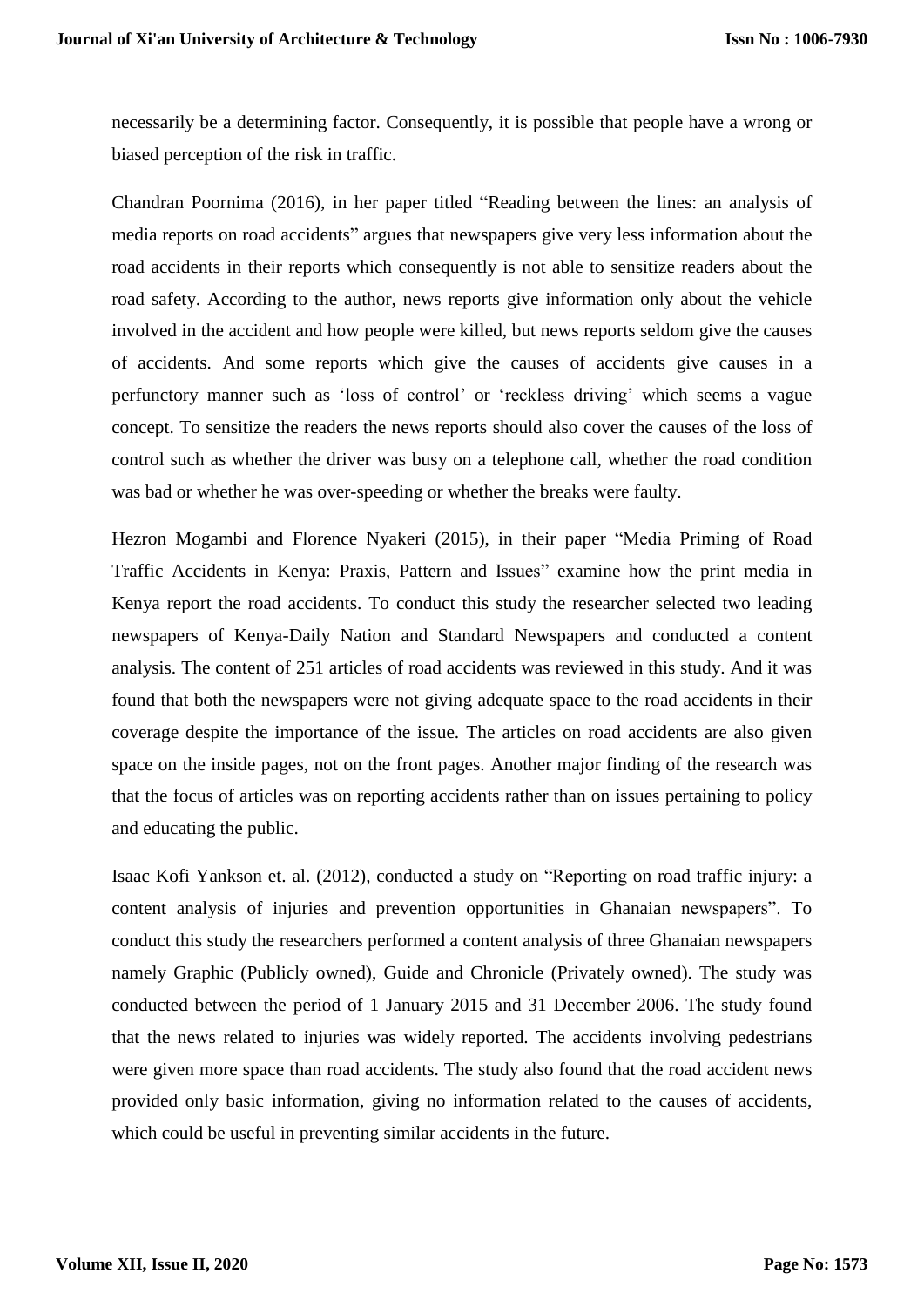## **Methodology**

Hindi newspapers were found to have the highest circulation in the country. The Hindi newspapers have a circulation of 15.09 million followed by English newspapers having a circulation of 9.09 million (Audit Bureau of Circulation, 2012). The two most popular Hindi newspapers in Haryana i.e. Dainik Jagran and Dainik Bhaskar have been included in the study. In India, road accidents are a major cause of countless deaths and particularly of young individuals. Coverage of accident news provides an opportunity to inform the public about the causes and fatal and grave consequences of road accidents, entailing the loss of precious lives. All the issues of these 2 newspapers i.e. Dainik Jagran, and Dainik Bhaskar from 1st June 2019 to 30 June 2019 were selected for the study. Newspapers published from Panipat were included in the study. Data were collected to conduct an analysis of the stories related to road accidents at the mentioned newspaper. The content of 80 covered stories on road accidents was reviewed.

#### **Data Analysis & Presentation**

| <b>Newspapers Categories</b> | Dainik Jagran               | <b>Dainik Bhaskar</b> | <b>Total space</b>         |
|------------------------------|-----------------------------|-----------------------|----------------------------|
|                              | space in $\text{cm}^2(\% )$ | space in $cm2(\%)$    | in cm <sup>2</sup> $(\% )$ |
| <b>News Content</b>          | 516005 (62.61)              | 587882 (68.79)        | 1103887 (65.76)            |
| Advertisement                | 308176 (37.39)              | 266720 (31.21)        | 574896 (34.24)             |
| Total                        | 824181 (100)                | 854602 (100)          | 1678783 (100)              |

**Table 1.Distribution of Space under news and advertisements**

The Dainik Bhaskar newspaper provided the maximum content space i.e., 854602sq. cm followed by Dainik Jagran 824181 sq. cm. On average Dainik Jagran provided 27472 sq. cm space per day and Dainik Bhaskar provided 28486 sq. cm. per day. Of the total published space of the two newspapers, about 65.76% was meant for news content and about 34.24% for advertisements. Of the two newspapers, Dainik Bhaskar devoted more space to the news content i.e. 68.79 percent and less to advertisements i.e. 31.2 percent.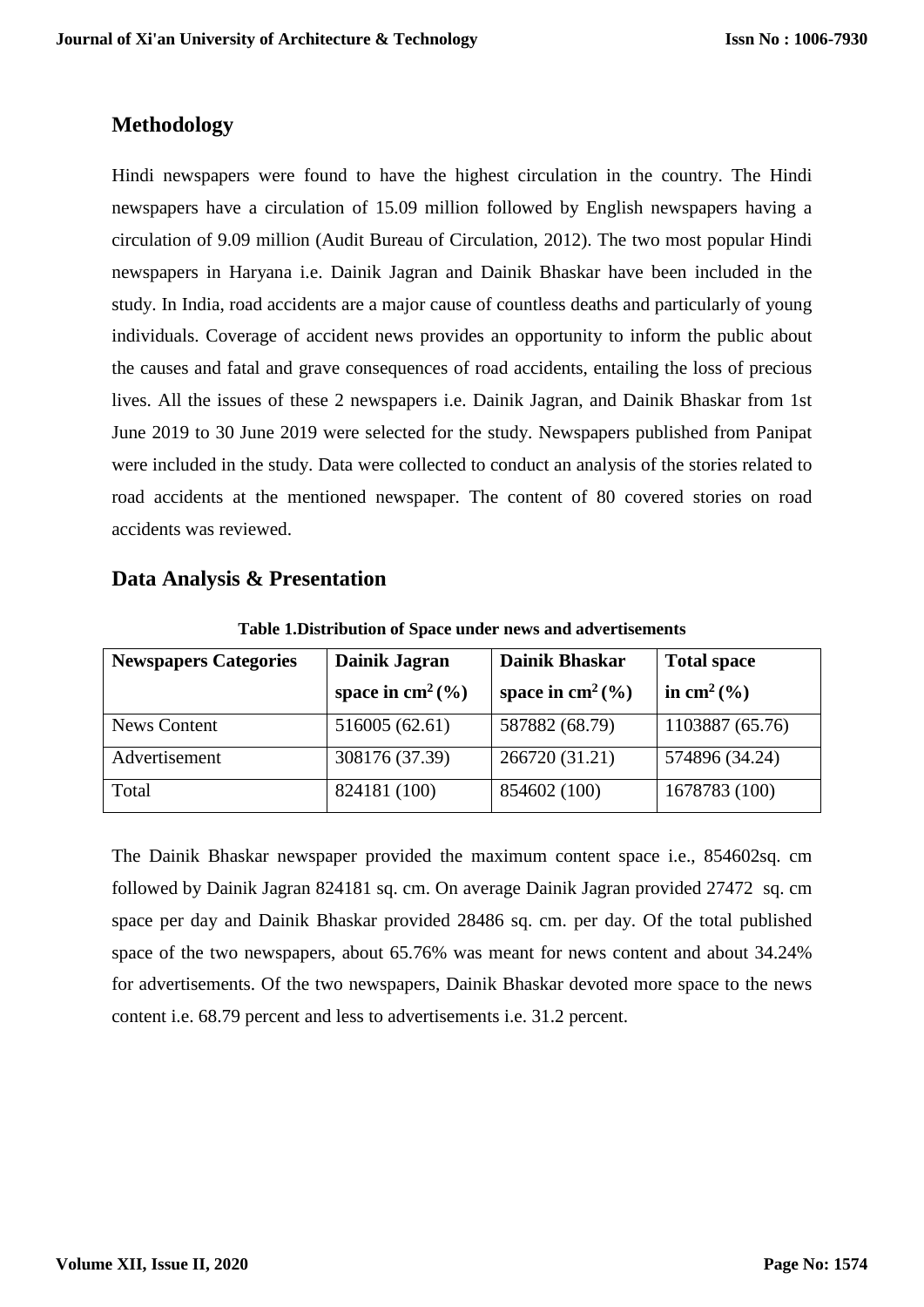| <b>Newspapers Categories</b>       | Dainik Jagran     | <b>Dainik Bhaskar</b> | <b>Total</b>      |
|------------------------------------|-------------------|-----------------------|-------------------|
|                                    | Frequency $(\% )$ | Frequency $(\% )$     | Frequency $(\% )$ |
| Accident stories in national pages | 20(51.28)         | 30(73.17)             | 50(62.5)          |
| Accident stories in local pullout  | 19 (48.72)        | 11(26.83)             | 30(37.5)          |
| Total                              | 39 (100)          | 41 (100)              | 80 (100)          |

**Table 2.Number of accident news stories**

The above-given table shows the total number of stories published in the newspapers under study. It was found that Dainik Bhaskar published a total of 41 stories related to accidents whereas Dainik Jagran published 39 stories on accidents. Dainik Bhaskar published 73.17 percent stories on National or state page whereas 26.83 percent of stories were published in the local pullout. Dainik Jagran gave space to 51.28 percent of stories on national or state page whereas 48.72 percent of stories were published in the local pullout in Dainik Jagran newspaper. The research revealed that if calculate together, both newspapers gave more space to news pertaining to accidents on national or state pages being 62.5 percent.

| Newspapers Categories              | Dainik Jagran      | <b>Dainik Bhaskar</b> | <b>Total</b>       |
|------------------------------------|--------------------|-----------------------|--------------------|
|                                    | space in $cm2(\%)$ | space in $cm2(\%)$    | space in $cm2(\%)$ |
| Space given in national/state page | 1650(52.67)        | 2492 (73.73)          | 4142 (63.60)       |
| Space in local pullout             | 1483 (47.33)       | 888 (26.27)           | 2371 (36.40)       |
| Total                              | 3133 (100)         | 3380 (100)            | 6513 (100)         |

**Table 3.Space devoted to accident news stories**

The table given above shows the space devoted to the accident news stories. Dainik Bhaskar gave slightly more space to the accident stories than Dainik Bhaskar. 3380 square cm space was given to accident news stories in Dainik Bhaskar newspaper whereas accident stories in Dainik Jagran were 3133 square cm.

| <b>Newspapers Categories</b> | Dainik Jagran     | <b>Dainik Bhaskar</b> | <b>Total</b>      |
|------------------------------|-------------------|-----------------------|-------------------|
|                              | Frequency $(\% )$ | Frequency $(\% )$     | Frequency $(\% )$ |
| News published with cause    | 9(23.08)          | 12(29.27)             | 21(26.25)         |
| News published without cause | 30(76.92)         | 29(70.73)             | 59 (73.75)        |
| <b>Grand Total</b>           | 39(100)           | 41 (100)              | 80 (100)          |

**Table 4.News published with the causes of the accident**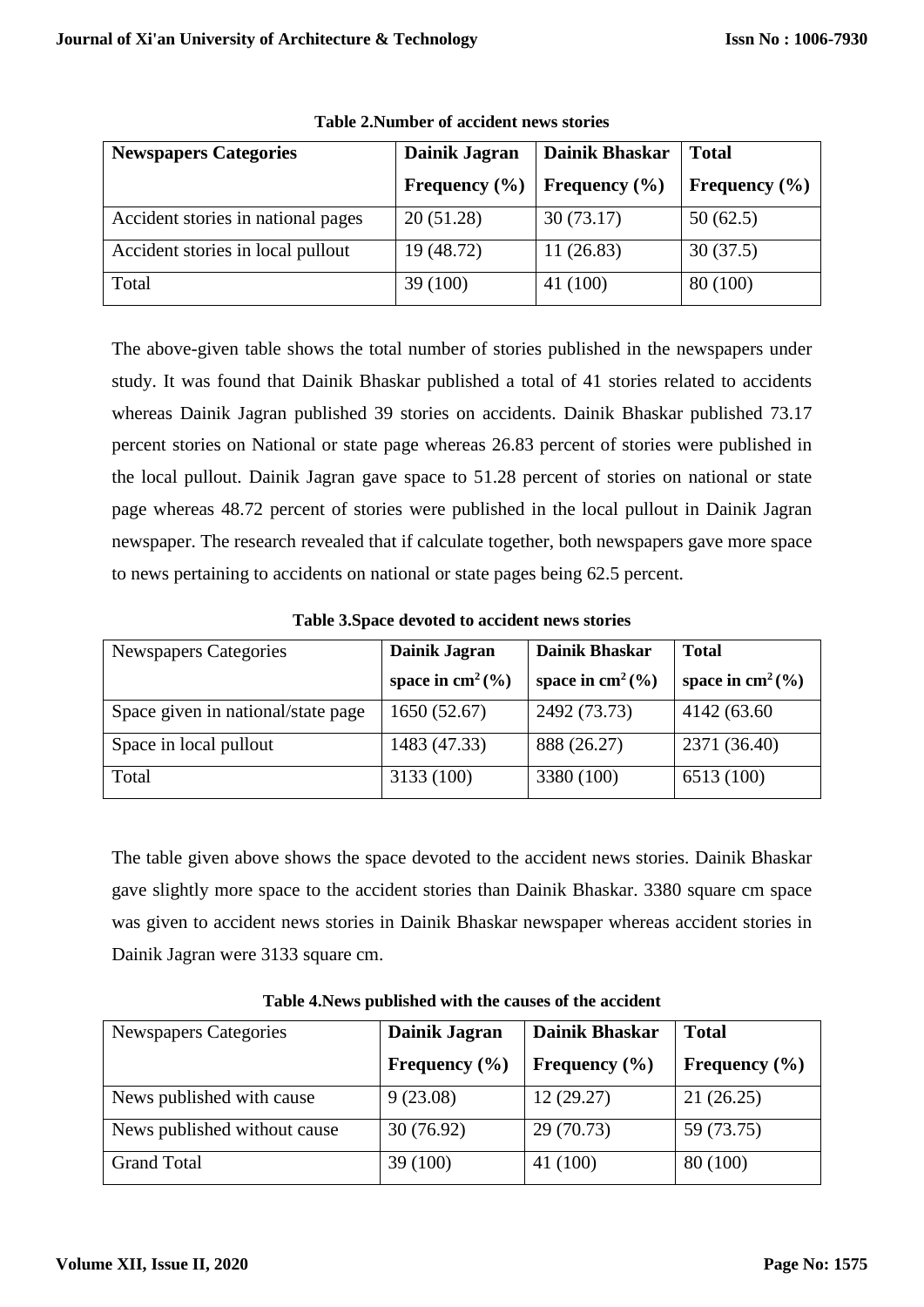Mentioning the cause of the accident in news stories is of great relevance and essence to make the readers sensitive about traffic risk. The research yields a startling revelation that very few stories by stating the causes of accidents were published in both the selected newspapers. Only 23.08 percent of stories published in Dainik Jagran newspaper explained the main cause of the accident whereas, Dainik Bhaskar published 29.27 percent such stories giving the causes of accident in detail. A total of 26.25 percent of stories published mentioned the cause of accidents while 73.75 percent of stories were silent about the causes of accidents.

| <b>Newspapers Categories</b>   | Dainik Jagran     | <b>Dainik Bhaskar</b> | <b>Total</b>      |
|--------------------------------|-------------------|-----------------------|-------------------|
|                                | Frequency $(\% )$ | Frequency $(\% )$     | Frequency $(\% )$ |
| Between four wheelers          | 13 (33.34)        | 16(39.02)             | 29(36.25)         |
| Between four and two-wheeler   | 8 (20.51)         | 8 (19.51)             | 16(20)            |
| Between four and three wheeler | 1(2.56)           | 1(2.44)               | 2(2.50)           |
| Between two wheelers           | 3(7.70)           | 2(4.88)               | 5(6.25)           |
| With pedestrian                | 8 (20.51)         | 7(17.03)              | 15(18.75)         |
| Issue based stories            | 6(15.38)          | 7(17.03)              | 13(16.25)         |
| Total                          | 39(100)           | 41 (100)              | 80 (100)          |

**Table 5.Classification of accidents**

Table 5 given above shows the classification of accidents according to the forms of the vehicle involved in accidents. The data reveals that a majority of the accident occurred between four-wheelers, their number being 36.25 percent out of total stories published on accidents.

20 percent of news items dealing with the stories where accidents took place between fourwheeler and two-wheeler. It is worth mentioning here, that two-wheelers considered as the highly risky vehicle in India and not wearing helmets, high speed and rush driving and poor qualities of roads are some reasons for the majority of accidents but the majority of the accidents news items belongs to the four-wheeler to four-wheeler accidents. Pedestrians also have a high risk on the roadsides in as 18.75 percent of news items were based on the incidents of accidents of a four-wheeler to the pedestrians. 6.25 percent of stories were reported where the accident occurred between two-wheeler. 2.50 percent of stories related to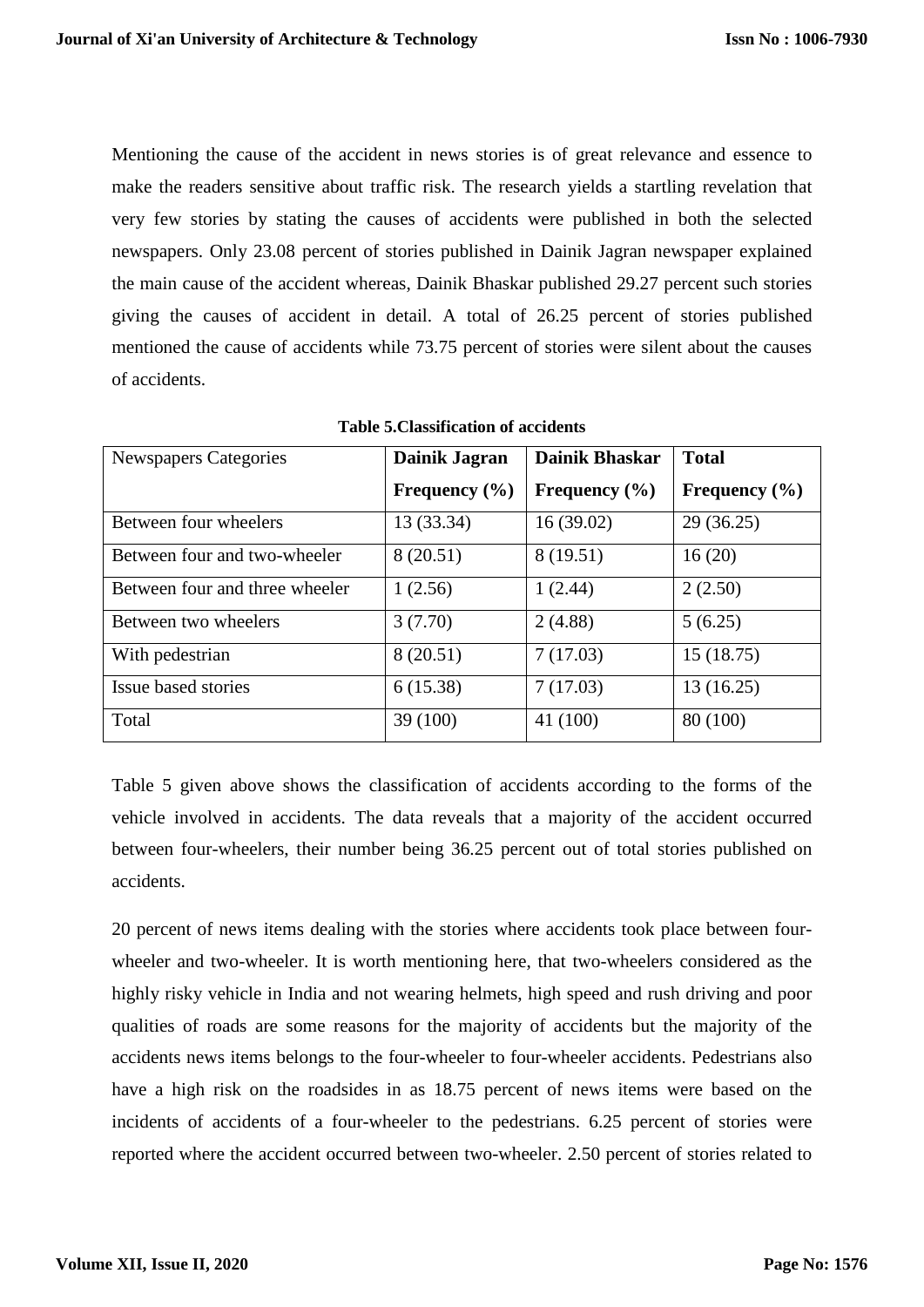a four-wheeler to three-wheeler accident was also reported. 16.25 percent of stories of accidents that were issue-based also published in the newspapers. It is worth mentioning here, that both the newspapers are giving more or less equal space to the accidental news stories and both newspapers give a reasonable amount of space to issue-based stories that have more potential to aware of the readers.

Issue-based stories comprise such stories as are not based upon any particular accident rather they focus upon the seriousness of the issue of a road accident and shed light upon all its aspects and the policies needed to be formulated to address this issue. The analysis of such stories leads one to believe that of the various causes; over speeding is the leading cause of road accidents. Moreover, according to these news items, stray animals roaming on the roads also pose a serious threat to road safety. Road accidents occurring due to gross negligence are given prominent space to create awareness among the readers against such misadventures.

| <b>Newspapers Categories</b> | Dainik Jagran     | Dainik Bhaskar    | <b>Total</b>      |
|------------------------------|-------------------|-------------------|-------------------|
|                              | Frequency $(\% )$ | Frequency $(\% )$ | Frequency $(\% )$ |
| Accidents in urban area      | 20 (51.28)        | 15(36.59)         | 35(43.75)         |
| Accidents in rural area      | 19 (48.72)        | 26(63.41)         | 45(56.25)         |
| Total                        | 39(100)           | 41 (100)          | 80 (100)          |

**Table 6.Classification of accidents according to the locality**

The table given above reveals that rural areas have a higher probability of road accidents than urban areas of the 80 accident news reports covered in these newspapers 56.25 percent accidents happened in rural areas whereas, 43.75 percent accidents happened in urban areas. According to the 2015 report of the Transport and highway ministry, India also, rural areas are more prone to accidents. The main reason for it is the deplorable condition of roads in villages. For instance, there is no traffic police, no red light, no street light, no divider, and no provision for reflectors on rural roads. Dainik Bhaskar newspaper has covered more rural road accidents while the Dainik Jagran newspaper has covered more urban road accidents.

#### **Discussion & Conclusion**

This study reveals that both the Dainik Jagran and the Dainik Bhaskar newspapers give inadequate coverage to the news of the accident, but the Dainik Bhaskar gives slightly more space to the accident news. In terms of numbers also, the Dainik Bhaskar has covered more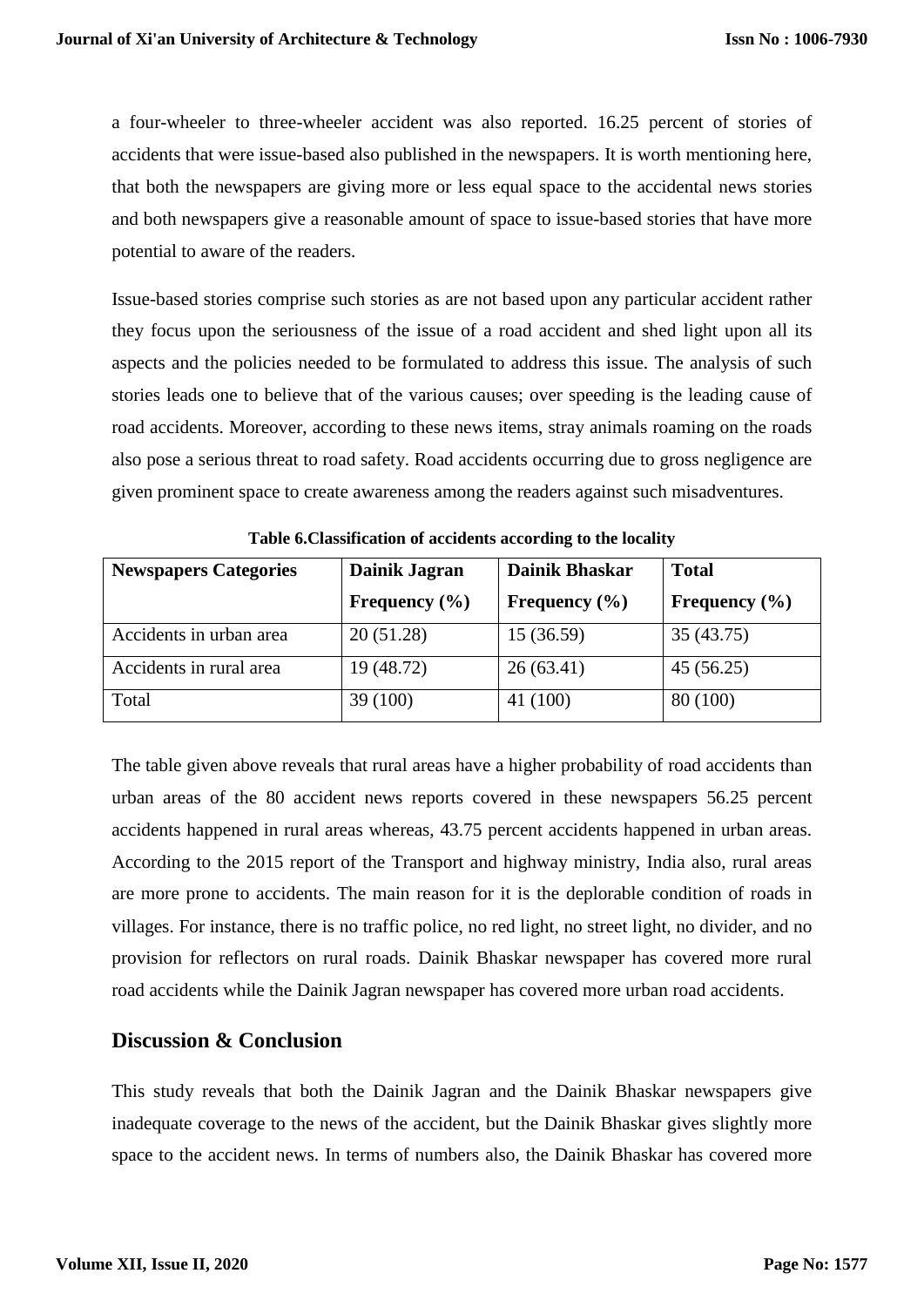accidental news stories than the Dainik Jagran. It is also discovered that the Dainik Bhaskar gives coverage to the accident news items on the national or state page. Dainik Jagran published 51.28 percent news stories on national and state page and 48.72 percent such stories in the local pullout whereas the Dainik Bhaskar published 73.17 news stories on national or state page and 26.83 stories in the local pullouts, which shows that Dainik Bhaskar gives more prominence to the news of the accident. The study also discovered that both the newspapers have not published any article on road accidents despite the seriousness of the problem. Only news has been published dealing with an accident.

An attempt was made to know whether the newspaper awakens the public about the causes leading to accidents on the roads. By states the causes of the accidents, newspapers can create an awakening among people against traffic hazards, because readers when come to know about the causes of a particular accident they would be more careful about such causes. But it is surprising to know that both newspapers published very few stories explaining the causes of accidents. Dainik Bhaskar published 29.27 percent of such stories and Dainik Jagran published only 23.08 percent stories incorporating the cause of accidents. Despite writing about the causes the news stories try to give an emotive twist to such stories. An attempt has also been made to know whether the accident stories deal with the gravity of the situation arising from road accidents. During the course of the study, it was also learned that in about 25% of road accident cases drivers abscond from the spot of the accident. If the driver does not run away and tries to help the victims by rushing them to the hospital, many lives can be saved.

The minute analysis of the news stories also unfolds that among the numerous causes of the accidents over speeding and drowsiness are the major causes. Road accidents are a very leading cause of deaths in India and the violation of traffic rules precipitates road accidents. Although safety drives are launched by the government from time to time to ensure the enforcement of traffic rules, yet-spreading awareness by the media is of utmost significance. If people are conscious and sensitive about traffic rules, they themselves adhere to them. The study reveals that road accidents are given insufficient coverage in the newspapers and whatever coverage is given, that is also not so instructive and not enlightening, as to spread awareness.